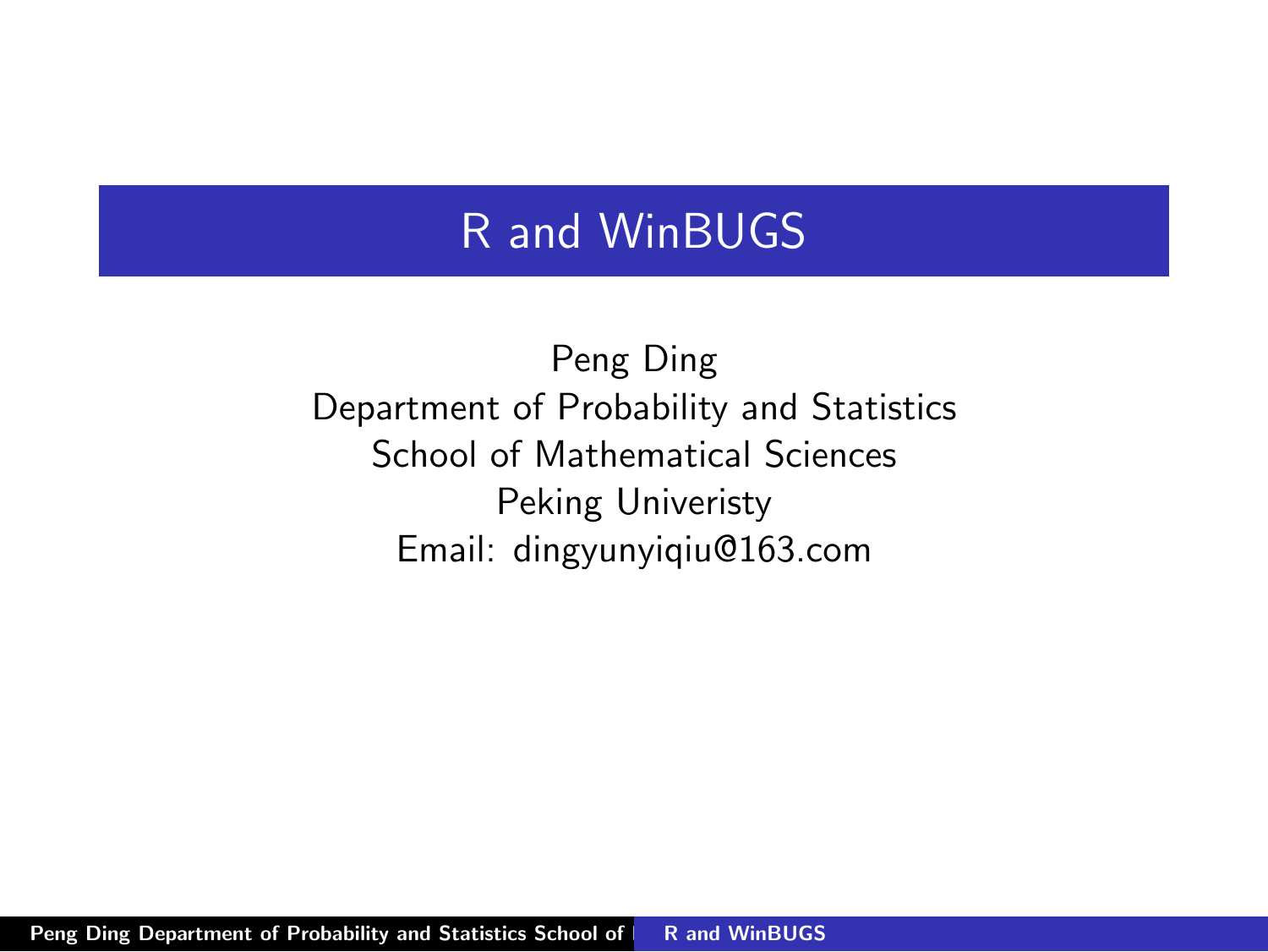- $\blacktriangleright$  Bayesian Statistics
- $\blacktriangleright$  WinBUGS
- $\triangleright$  R and WinBUGS: some examples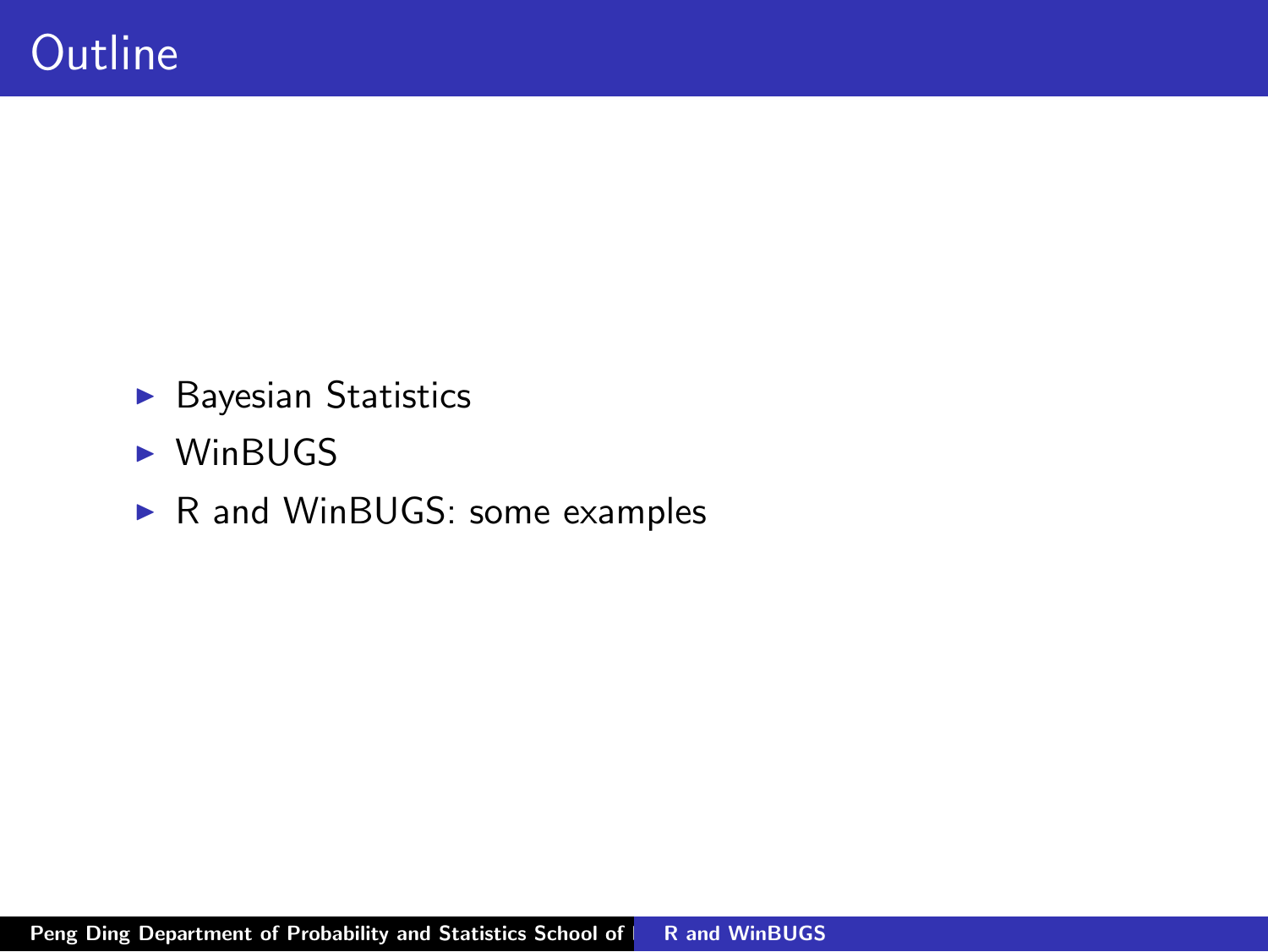- ▶ 在频率派看来,参数是客观存在的固定常数,统计的任务之 一是估计这些参数,包括点估计和区间估计。
- ▶ 贝叶斯学派认为, 参数是随机变量, 有一个概率分布, 贝叶 斯统计主要任务就是推断参数在给定数据下的条件分布。
- **▶** 如果参数  $\theta$  ∈ Θ 有一个先验分布 π(θ), 我们观测到了从条 件分布 *p*(*y|θ*) 产生的样本 *y* ,由贝叶斯公式可以得到 *θ* 的 后验分布是

$$
\pi(\theta|y) = \frac{p(y|\theta)\pi(\theta)}{\int_{\Theta} p(y|\theta)\pi(\theta)d\theta}.
$$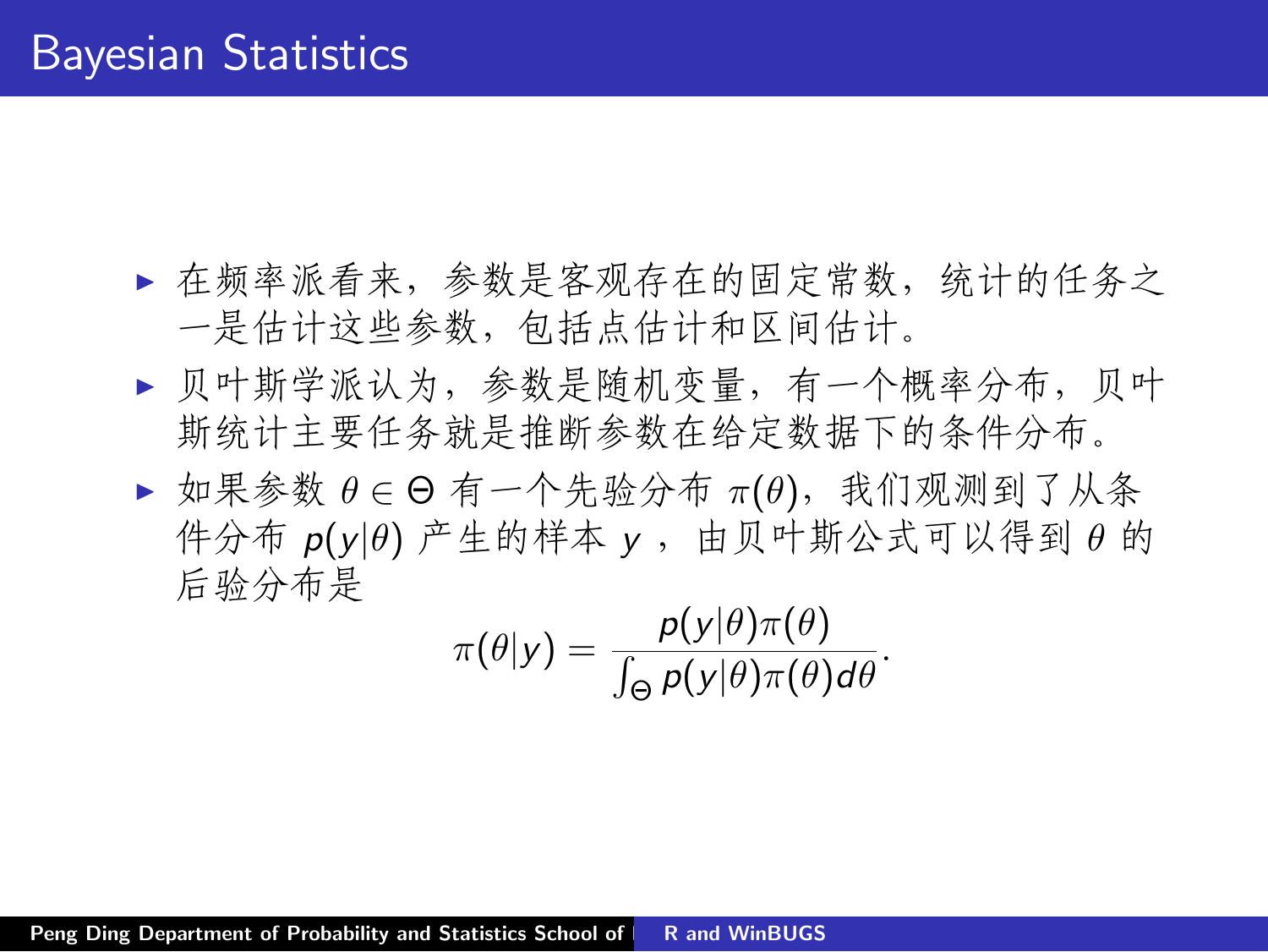- ▶ 先验分布的选取
- I 后验分布的计算问题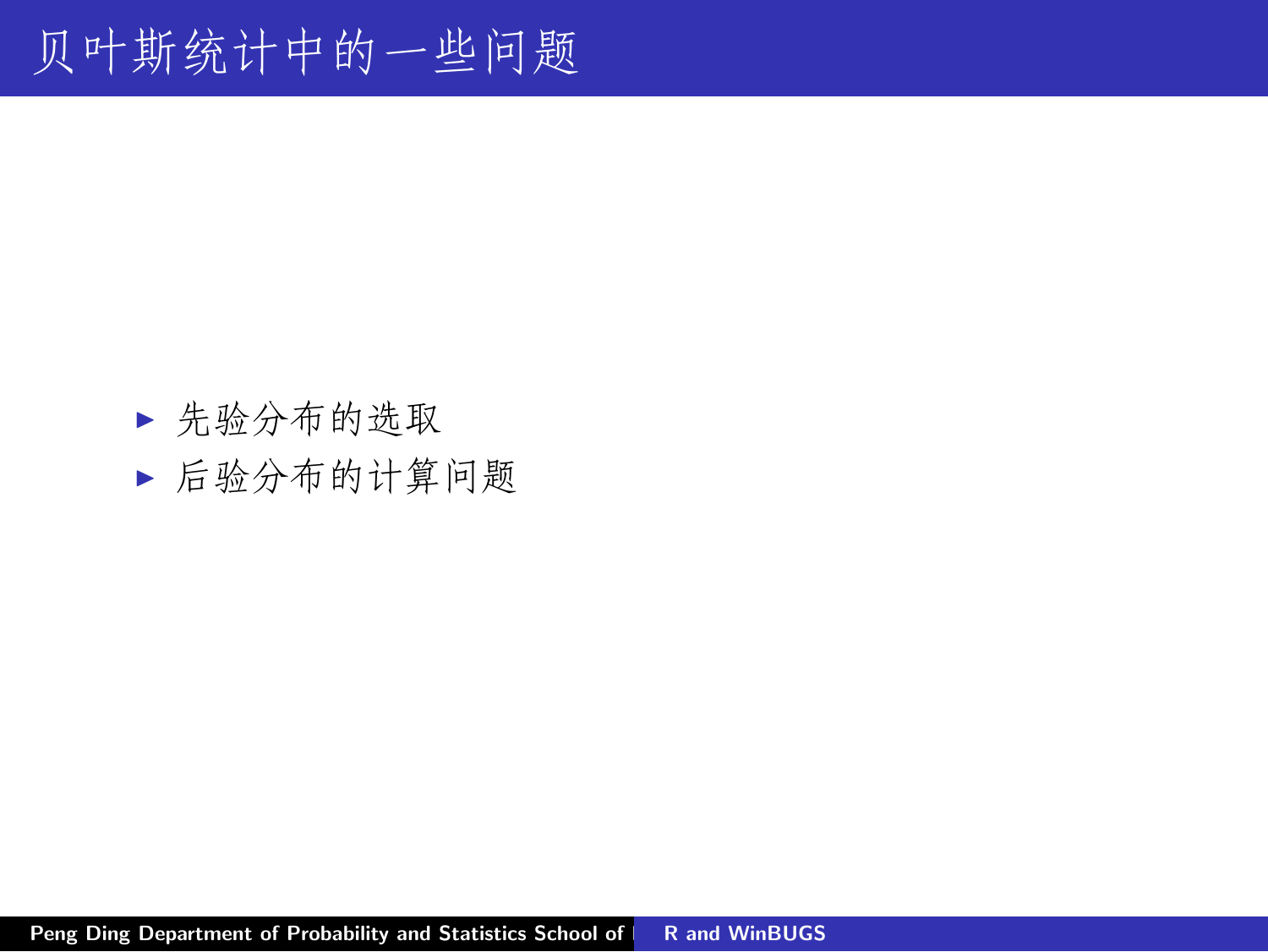- ▶ MCMCpack 中单参数、多参数以及广义线性模型的贝叶斯 实现;
- ▶ 包 "arm"中的函数 bayesglm 也可以用贝叶斯方法实现广义线 性模型;
- ▶ R2WinBUGS 和 BRugs 中的函数 bugs() 和 BRugsFit(), 后 面专门介绍。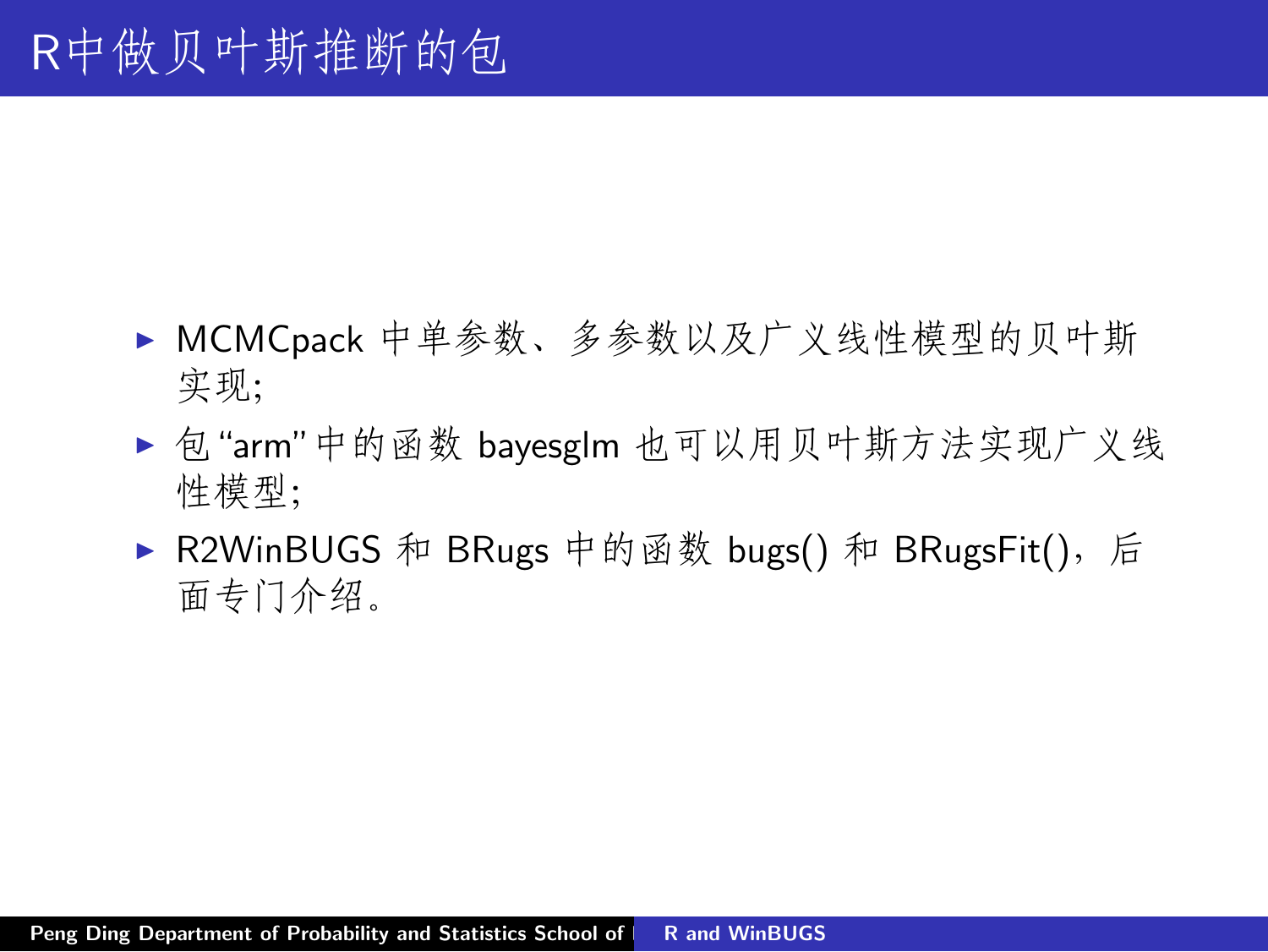# WinBUGS 简介

- ▶ WinBUGS 的前身是 BUGS(Bayesian inference Using Gibbs Sampling)
- ▶ 剑桥大学开发的贝叶斯统计推断的专门软件; 并且它是免费 的
- ▶ 简单说来, WinBUGS 中的模型, 都是用一个有向无环 图(DAG)来描述的。
- ▶ 在每个有向无环图中,我们可以将变量之间的联合分布写 成:

$$
P(V)=\prod_{v\in V}P(v|pa(v)),
$$

其中,*V* 表示所有变量的集合,*v* 是其中的一个元 素,*pa*(*v*) 是 *v* 的父亲节点。

▶ 在 WinBUGS 的模型中, 我们需要描述变量系统的所有条件 分布。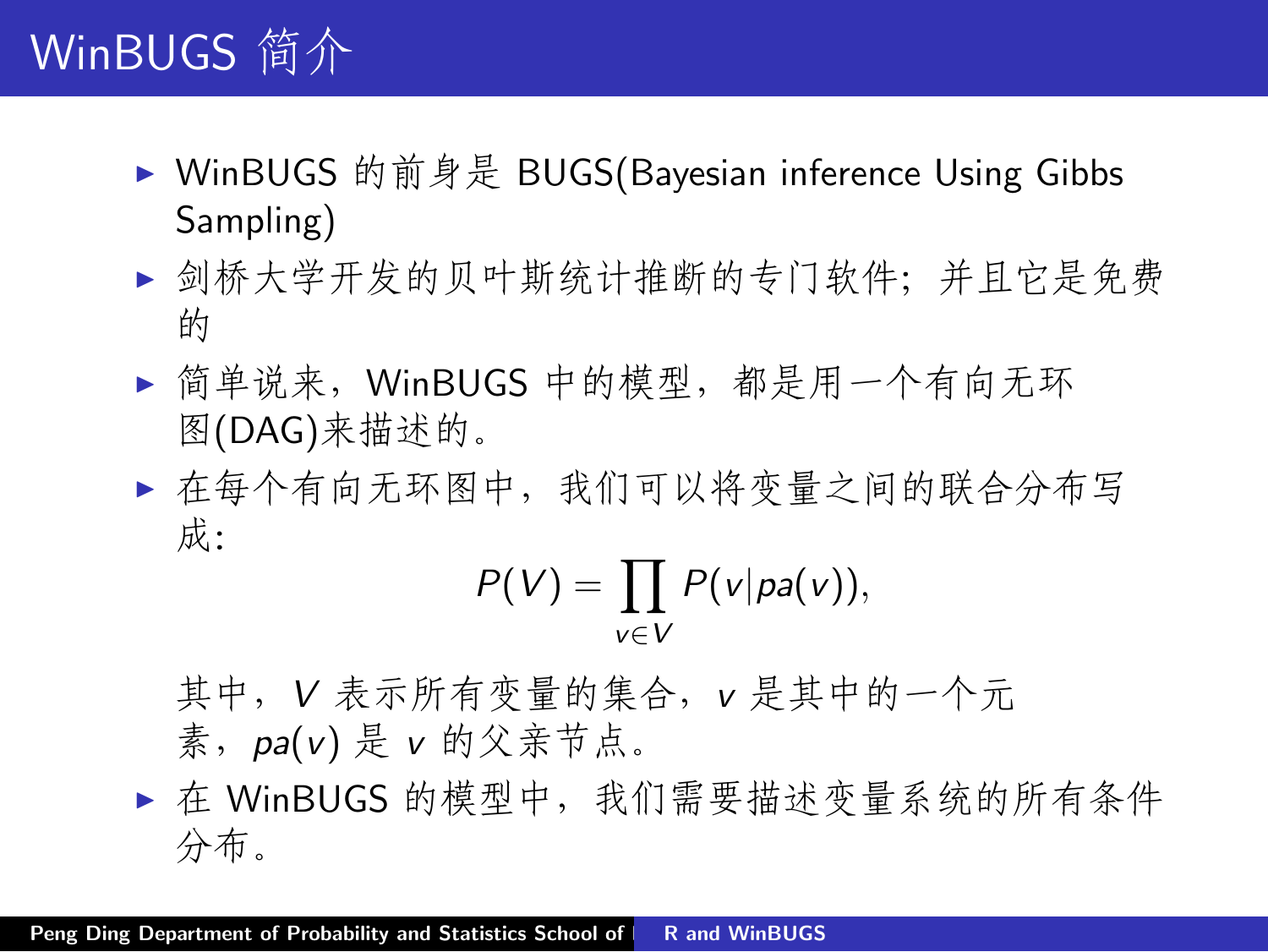# 一个简单的例子: WinBUGS 中的例子 Surgical

- ▶ 数据来源于 12(N) 个医院中某种手术的病人总数 (n) 和死 亡数 (*r*),如下存放在一个 list 中:
	- list(n = c(47, 148, 119, 810, 211, 196, 148, 215, 207, 97, 256, 360),  $r = c(0, 18, 8, 46, 8,$ 13, 9, 31, 14, 8, 29, 24),  $N = 12$
- ► 目的在于估计每个医院此手术的死亡率 p<sub>i</sub>, i = 1, ..., N.
- <sup>I</sup> 模型*r<sup>i</sup> ∼ Binomial*(*n<sup>i</sup> , pi*),取先验分布为 *p<sup>i</sup> ∼ Unif* (0*,* 1).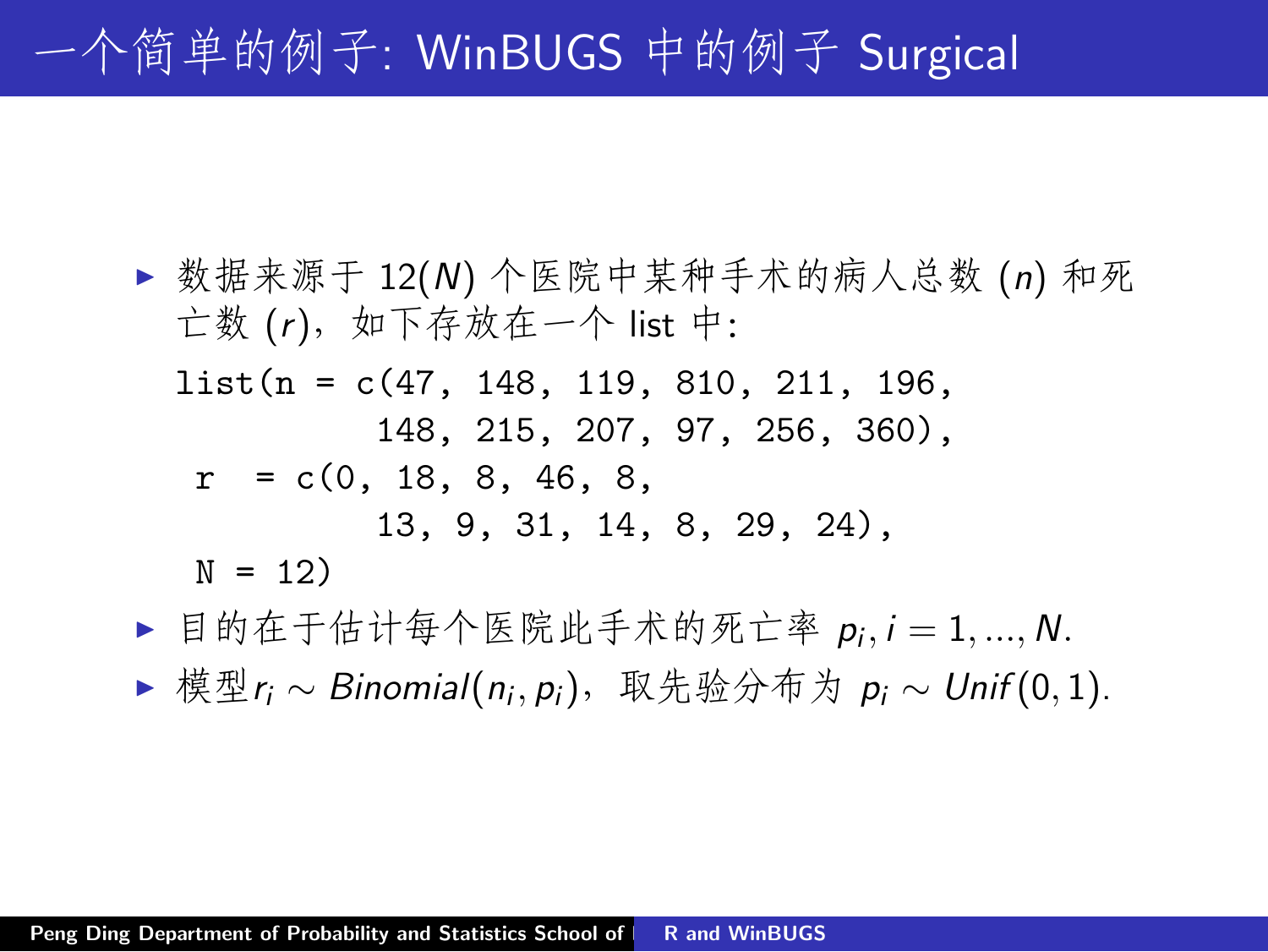# WinBUGS中的描述

- $\triangleright$  WinBUGS 中的模型为: model { for( i in 1 : N ) { p[i] ~ dbeta(1.0, 1.0)  $r[i]$   $\tilde{d}$  dbin(p[i], n[i]) } }
- ▶ WinBUGS 的语言和 R 语言基本上是一致的, 不同之处在于 某些分布的名称以及参数的顺序不同,这点可以查 阅 WinBUGS 帮助文件中的"distribution"。

<sup>I</sup> 初始值也存放在一个 list 中:

list(p = c(0.1, 0.1, 0.1, 0.1,0.1, 0.1, 0.1, 0.1, 0.1, 0.1, 0.1, 0.1))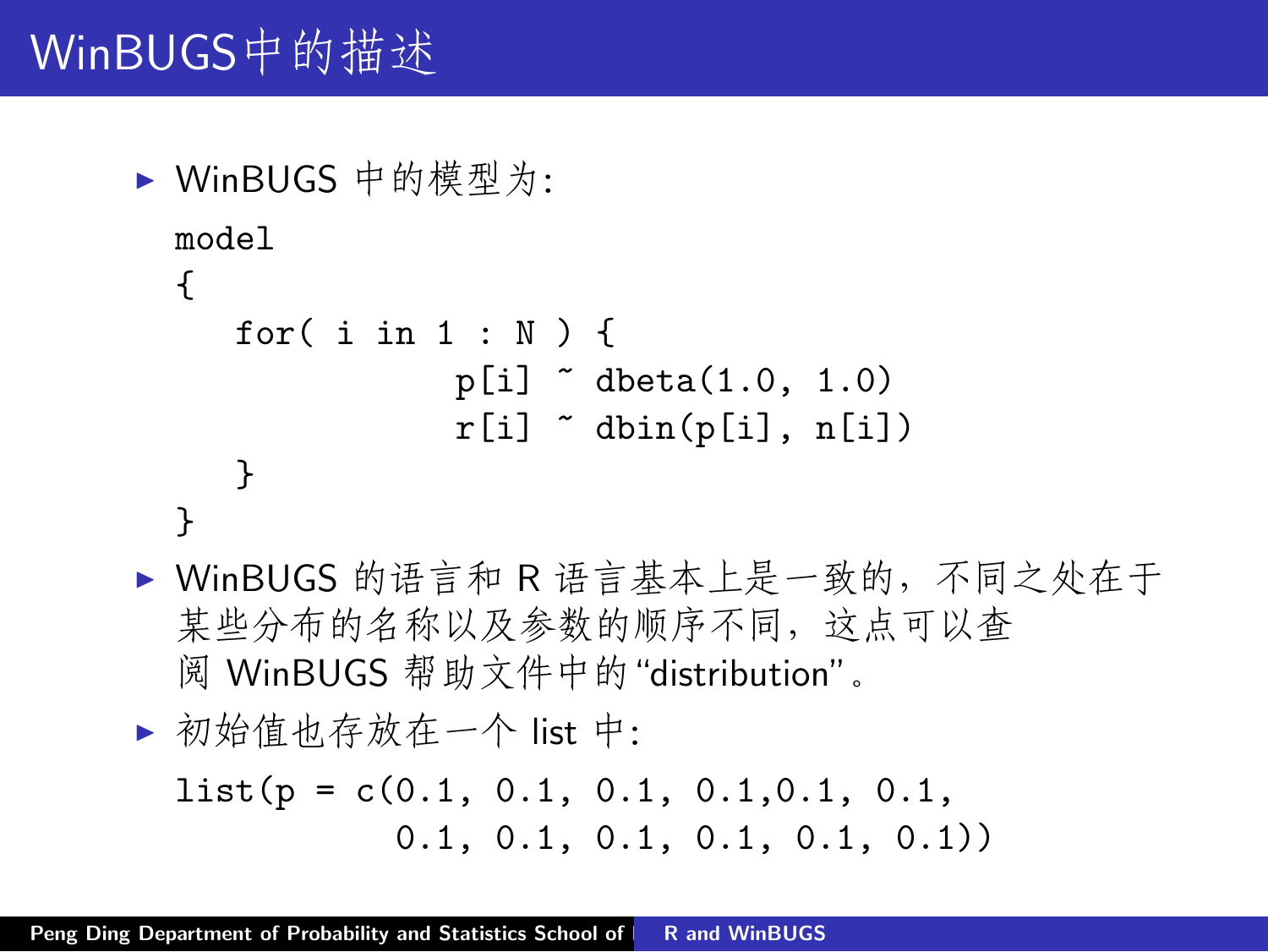- 1. WinBUGS *→* Model *→* Specification *→* Specification Tool;
- 2. 将光标移动到上面所写的 model 之前并将 model 选中*→* 点 击 Specification Tool 中的 model check, 如果 在 WinBUGS 的左下方出现了"model is syntactically correct", 说明你的模型没有语法的错误;
- 3. 将光标移动到上面存放 data 的 list 之前并将 list 选中*→* 点 击 Specification Tool 中的 load data, 如果在 WinBUGS 的 左下方出现了"data loaded", 说明已经正常读入数据;
- 4. 点击 Specification Tool 中的 compile, 如果在 WinBUGS 的 左下方出现了"model compiled",说明已经编译通过;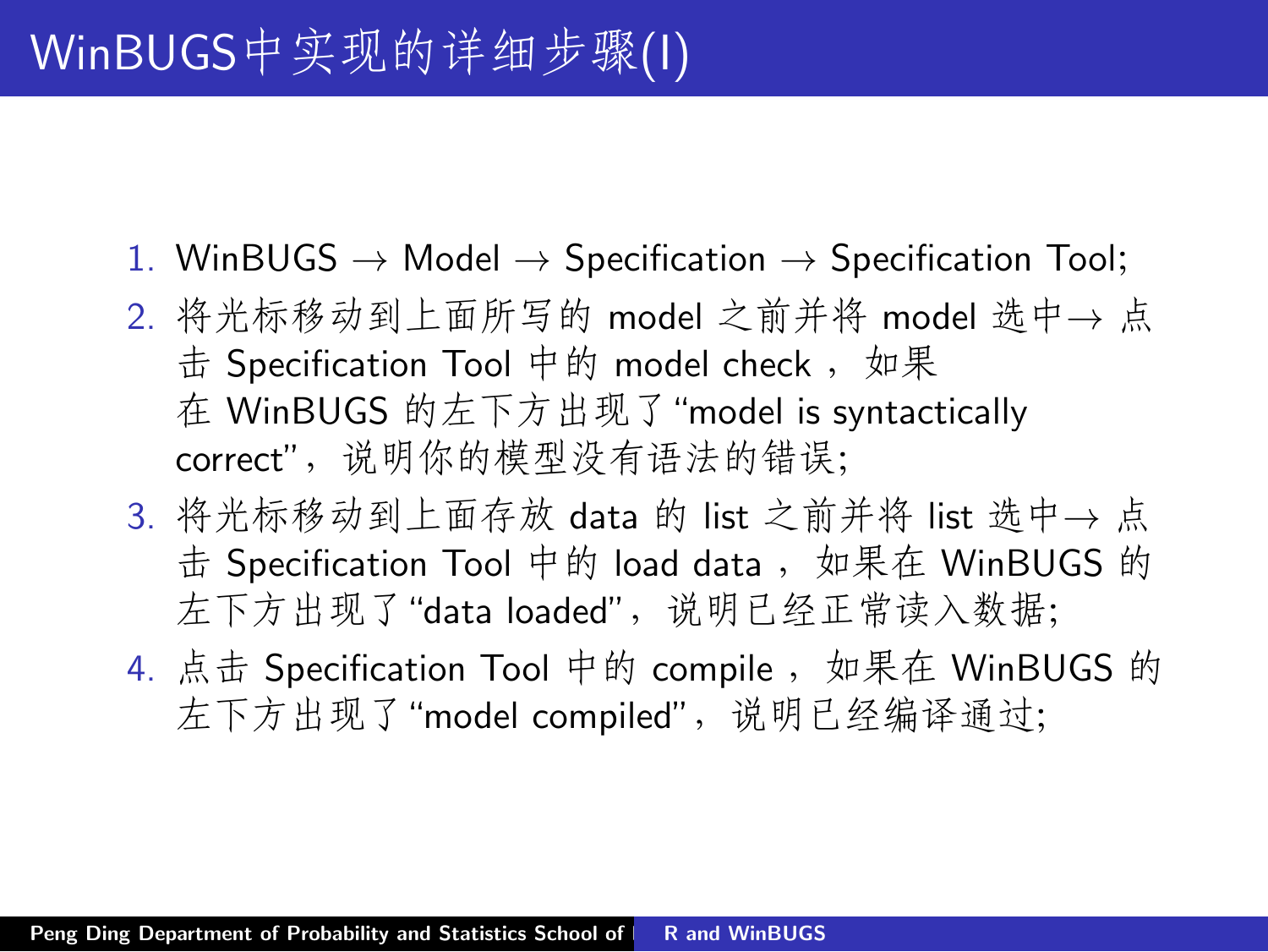## WinBUGS中实现的详细步骤(II)

- 5. 将光标移动到上面存放初始值的 list 之前并将 list 选中*→* 点 击 Specification Tool 中的 load inits, 如果在 WinBUGS 的 左下方出现了"model is initialized", 说明初始值已经正常产 生;
- 6. WinBUGS *→* Inference *→* Samples *→* Sample Monitor Tool;
- 7. 在 node 出输入你关心的参数(比如上面我们关心参数*p*,注 意这是一个向量),并点"set",如此重复输入所有你关心的 参数;
- 8. WinBUGS *→* Model *→* Update *→* Update Tool;
- 9. 在 updates 处输入你需要的迭代数目, 然后点 updata, 你 将看到 WinBUGS 正在迭代的次数;
- 10. 在 Sample Monitor Tool 的 node 出输入关心的参数,若输 入"\*"表示全部的参数, 点 density 或者 stats 等等, 得到后 验分布的密度和统计量。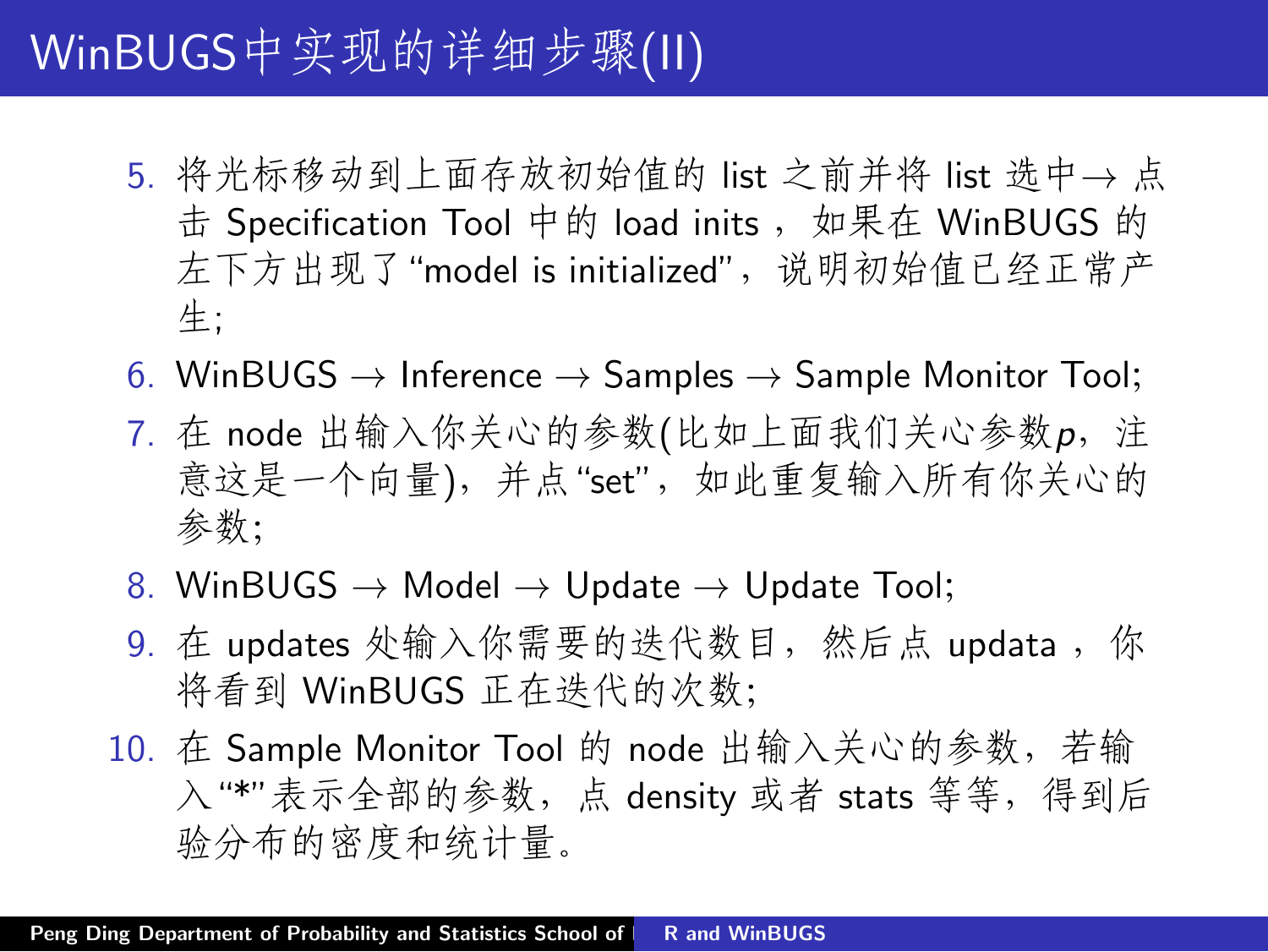在使用 R 调用 WinBUGS 之前,请做好如下的准备:

- 1. 安装 WinBUGS 到: c:/Program Files/ WINBUGS14/, 并注 册,否则你讲不能使用 WinBUGS 全部的功能;
- 2. 安装 OpenBUGS 到: c:/Program Files/OpenBUGS/;
- 3. 安装最近版本的 R;

4. 通常情况下, 每次用 R 调用 WinBUGS 之前都请调用如下 的 R package: "arm", "Brugs", "R2WinBUGS"; 如果你使 用 Windows Vista,可能会遇到麻烦,可到 Andrew Gelman 的个人主页查看相关信息: http://www.stat.columbia.edu/ gelman/bugsR/。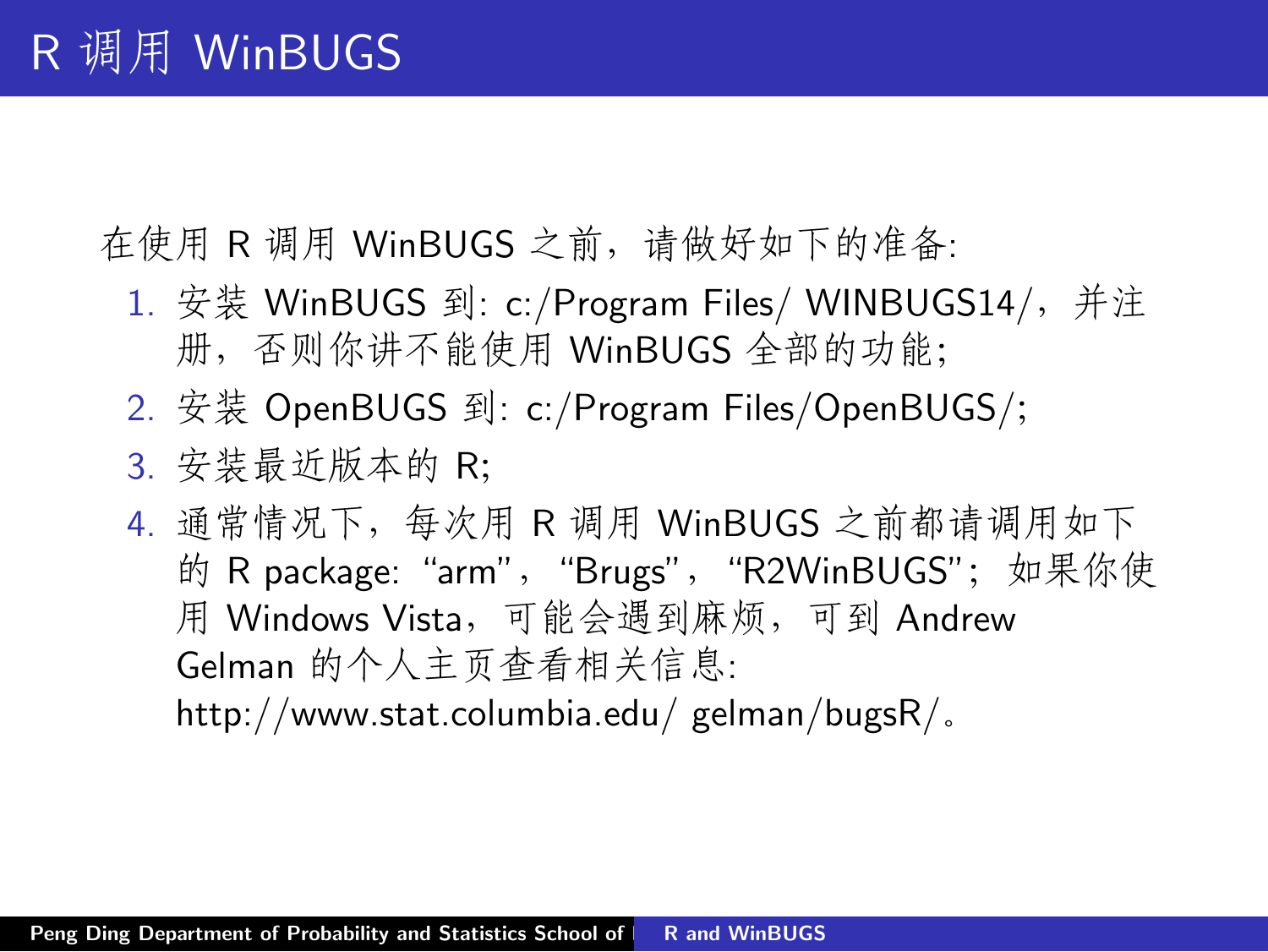所谓 meta-analysis,简单的想就是综合利用不同的数据来源,整 合他们的结果。下面的数据来自 WinBUGS 的例子 Blocker, 存 放在一个 list 中:

data=list(rt =  $c(3, 7, 5, 102, 28, 4, 98, 60, 25, 136)$ 45, 9, 57, 25, 33, 28, 8, 6, 32, 27, 22 ), nt =  $c(38, 114, 69, 1533, 355, 59, 945, 632, 278, 1916)$ 263, 291, 858, 154, 207, 251, 151, 174, 209, 39 rc = c(3, 14, 11, 127, 27, 6, 152, 48, 37, 188, 52, 47, 16, 45, 31, 38, 12, 6, 3, 40, 43, 39), nc =  $c(39, 116, 93, 1520, 365, 52, 939, 471, 282, 1921)$ 266, 293, 883, 147, 213, 122, 154, 134, 218, 364  $Num = 22$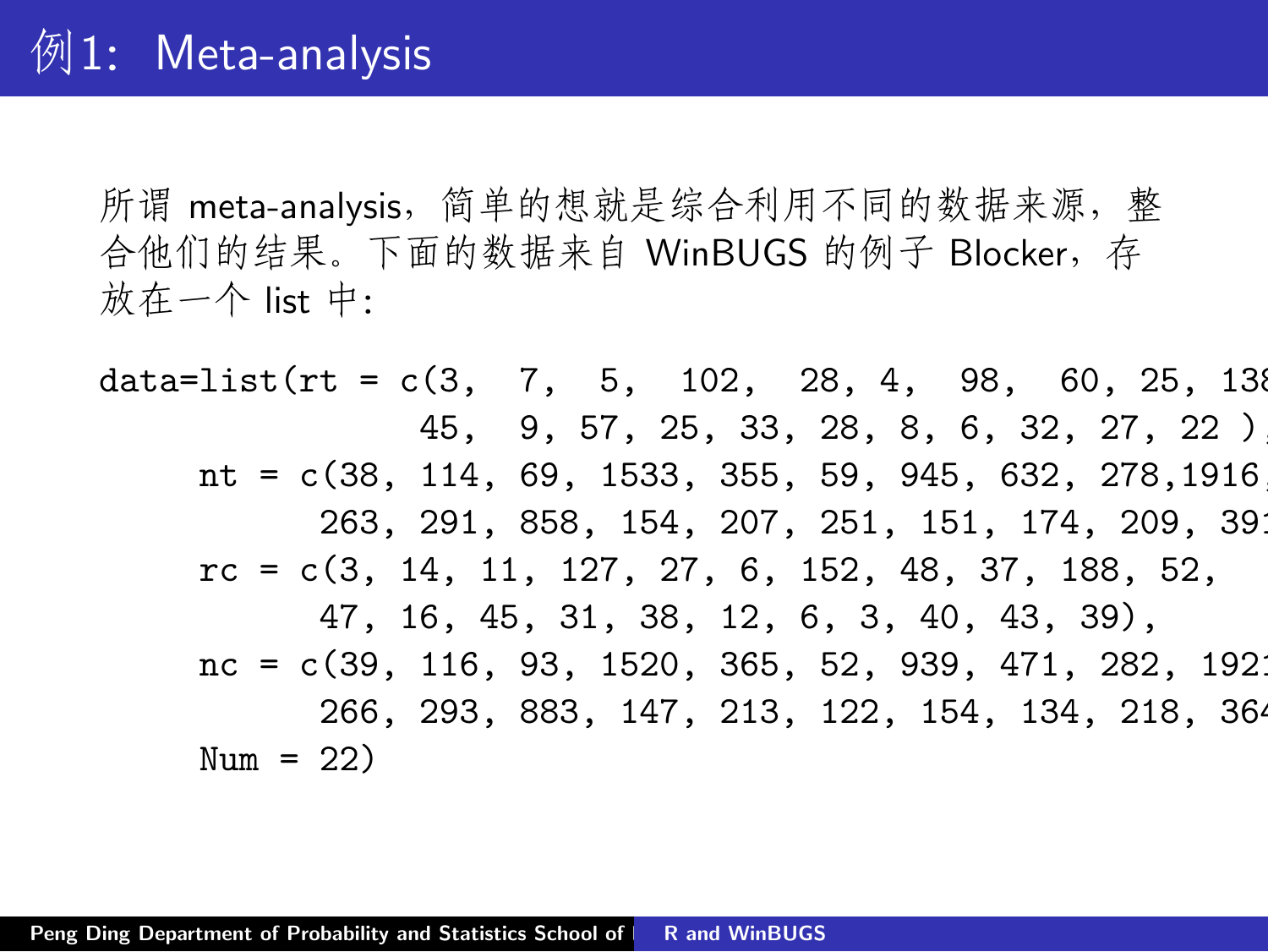### Model: meta-analysis

假如如下的模型保存在文件 Meta RR with weight.bug 中:

```
model
{
   for( i in 1 : Num ) {
         r[i] \tilde{ }</math> dbin(pc[i], nc[i]) ##control group
         rt[i] ~ dbin(pt[i], nt[i]) ##treatment group
         log(pc[i]) < - mu[i]log(pt[i]) \leftarrow mul[i] + delta[i]##here delta[i] is in
         mu[i] dmorm(0.0, 1.0E-5)delta[i] \tilde{ }</math> <math>dnorm(d, tau)</math> #there d is overall}
       ##prior
       d \sim dnorm(0.0, 1.0E-6)tau ~ dgamma(0.001,0.001)
```
}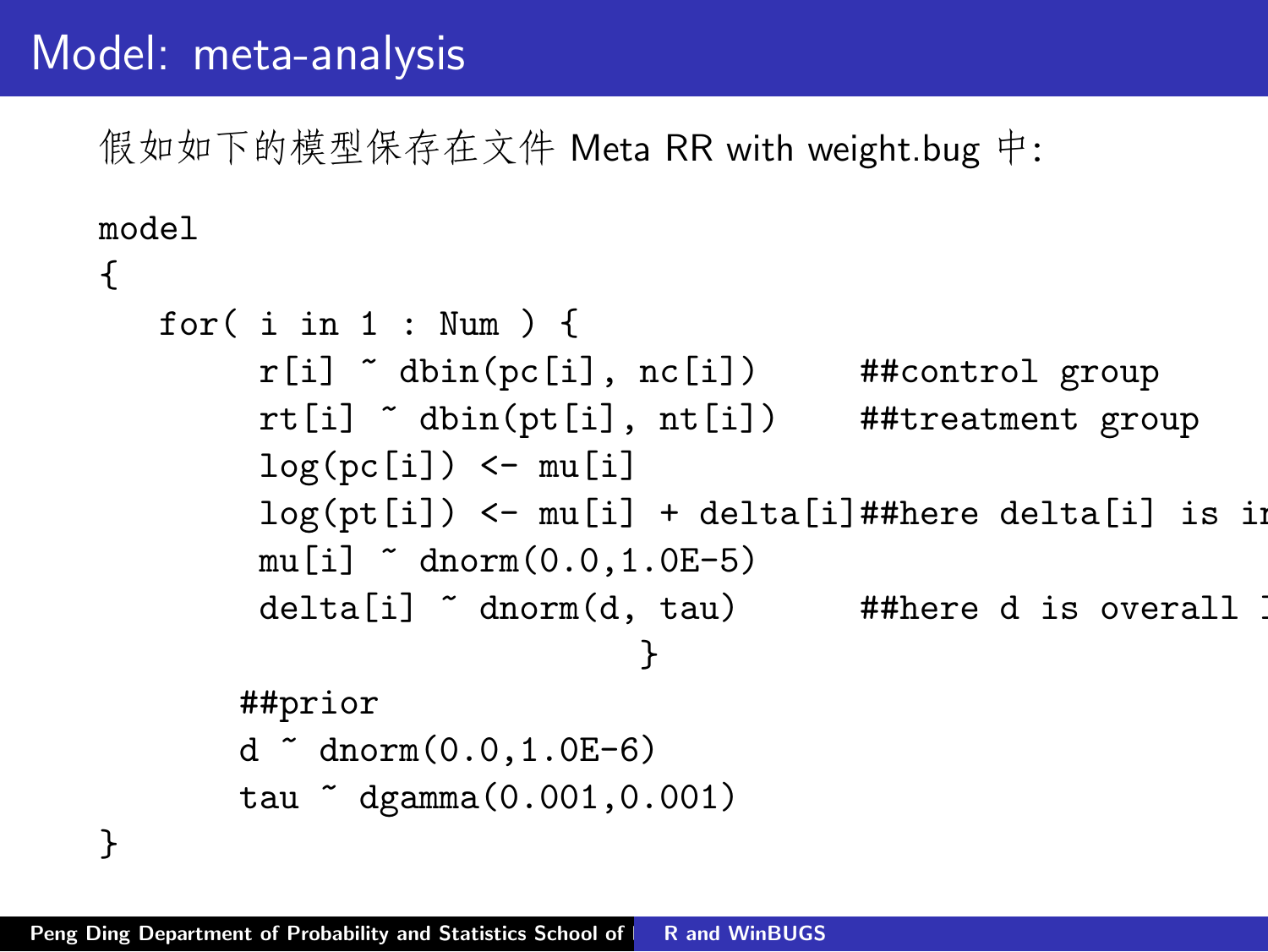#### R: meta-analysis

在 R 中用如下的方式拟合分层贝叶斯模型:

```
inits=list(list(d = 0, tau=1,mu = c(0, 0, 0, 0, 0, 0, 0, 0, 0, 0, 0,
                  0, 0, 0, 0, 0, 0, 0, 0, 0, 0, 0),
   delta = c(0, 0, 0, 0, 0, 0, 0, 0, 0, 0,
               0, 0, 0, 0, 0, 0, 0, 0, 0, 0, 0, 0)))
parameters=c("d","delta") ##parameters
meta=bugs(data,inits,parameters,n.chains=1,n.sims=10000,
          "Meta RR with weight.bug")
meta$summary
attach.bugs(meta)
plot(density(d))
plot(density(delta))
```
其中的"meta\$summary"语句可以输出所有后验分布的统计量, 而两个plot函数,则可以输出相应参数的后验密度。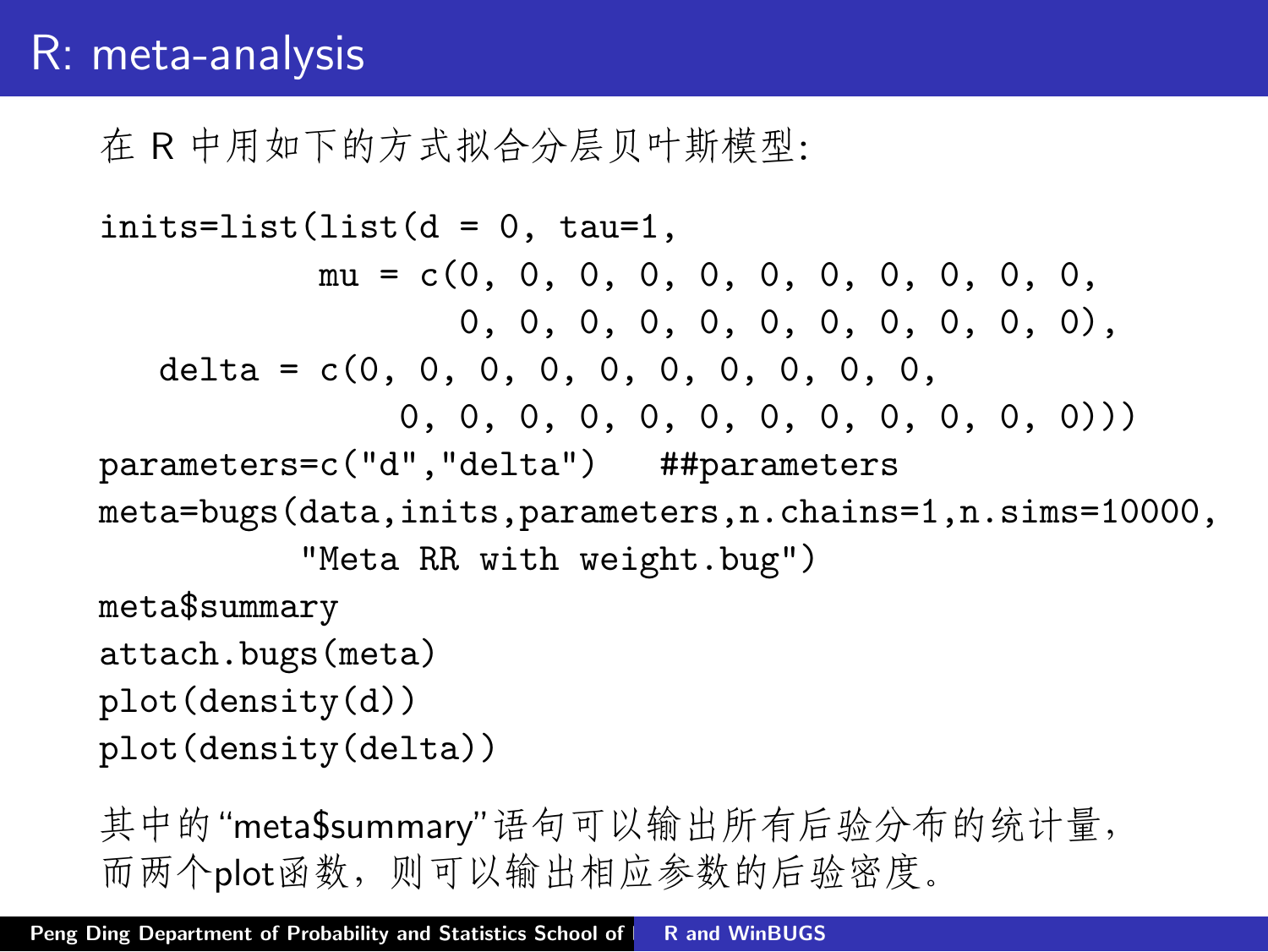## 例2:混合分布

- <sup>I</sup> 模型: *Y* = *PY*<sup>1</sup> + (1 *− P*)*Y*0;
- ▶ Y1和Y0是两个正态分布, P是一个二值变量, 指示样本来自 于哪个总体;
- I 例子

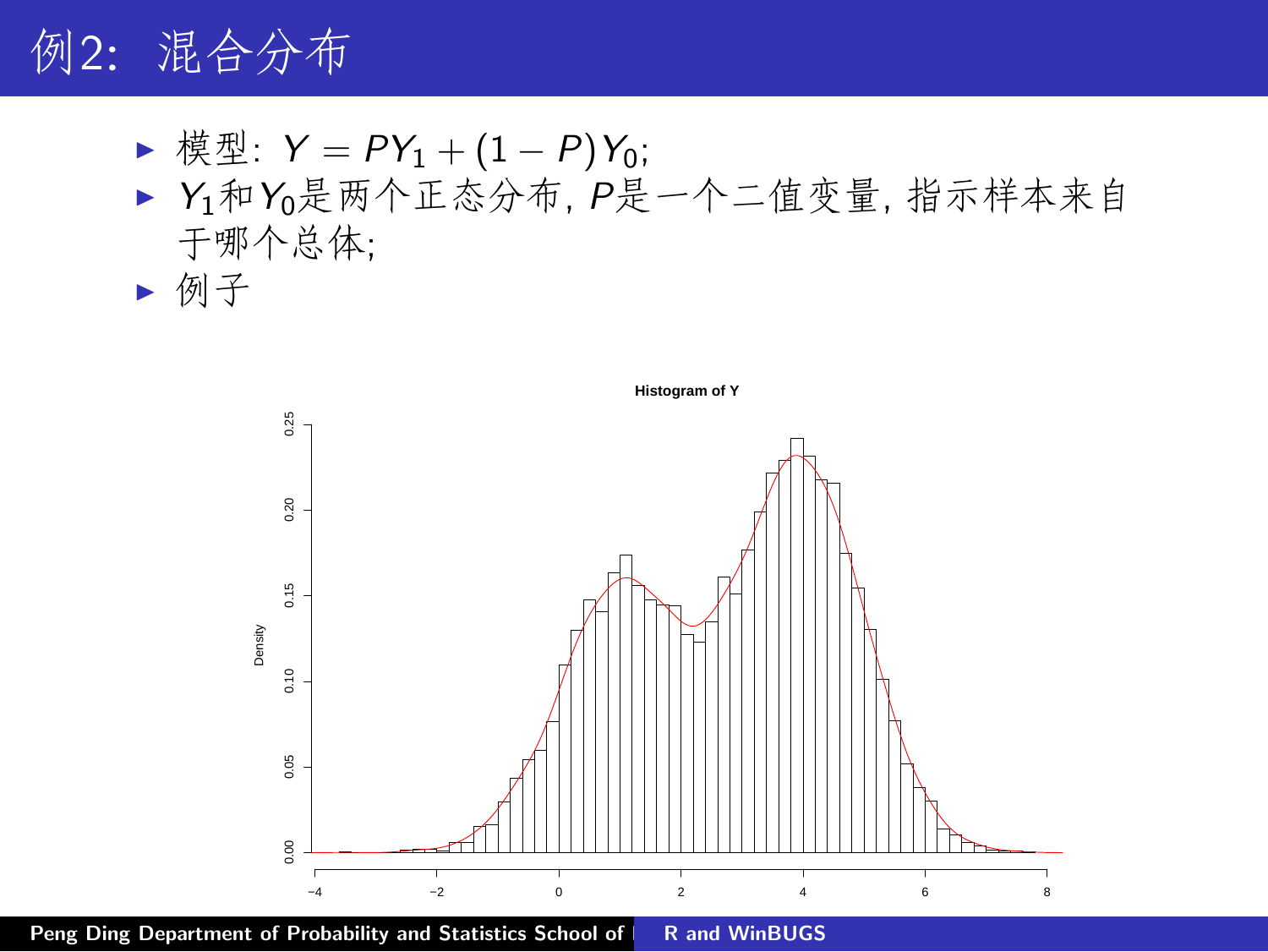```
##Gaussian Mixture model in Winbugs: Eyes
##note: R can not read "I()", so there are some differences
##"%_%" is used before I().
gmmodel=function(){
       for( i in 1 : N){
             y[i] ~ dnorm(mu[i], tau)
             mu[i] <- lambda[T[i]]
             T[i] \tilde{c} dcat(P[])
                 }
        P[1:2] \sim ddirch(alpha[])
        theta \sim dnorm(0.0, 1.0E-6)\frac{9}{6}\frac{1}{1}(0.0, )lambda[2] <- lambda[1] + theta
        lambda[1] * dnorm(0.0, 1.0E-6)tau ~ dgamma(0.001, 0.001)
         sigma \leftarrow 1 / sqrt(tau) }
```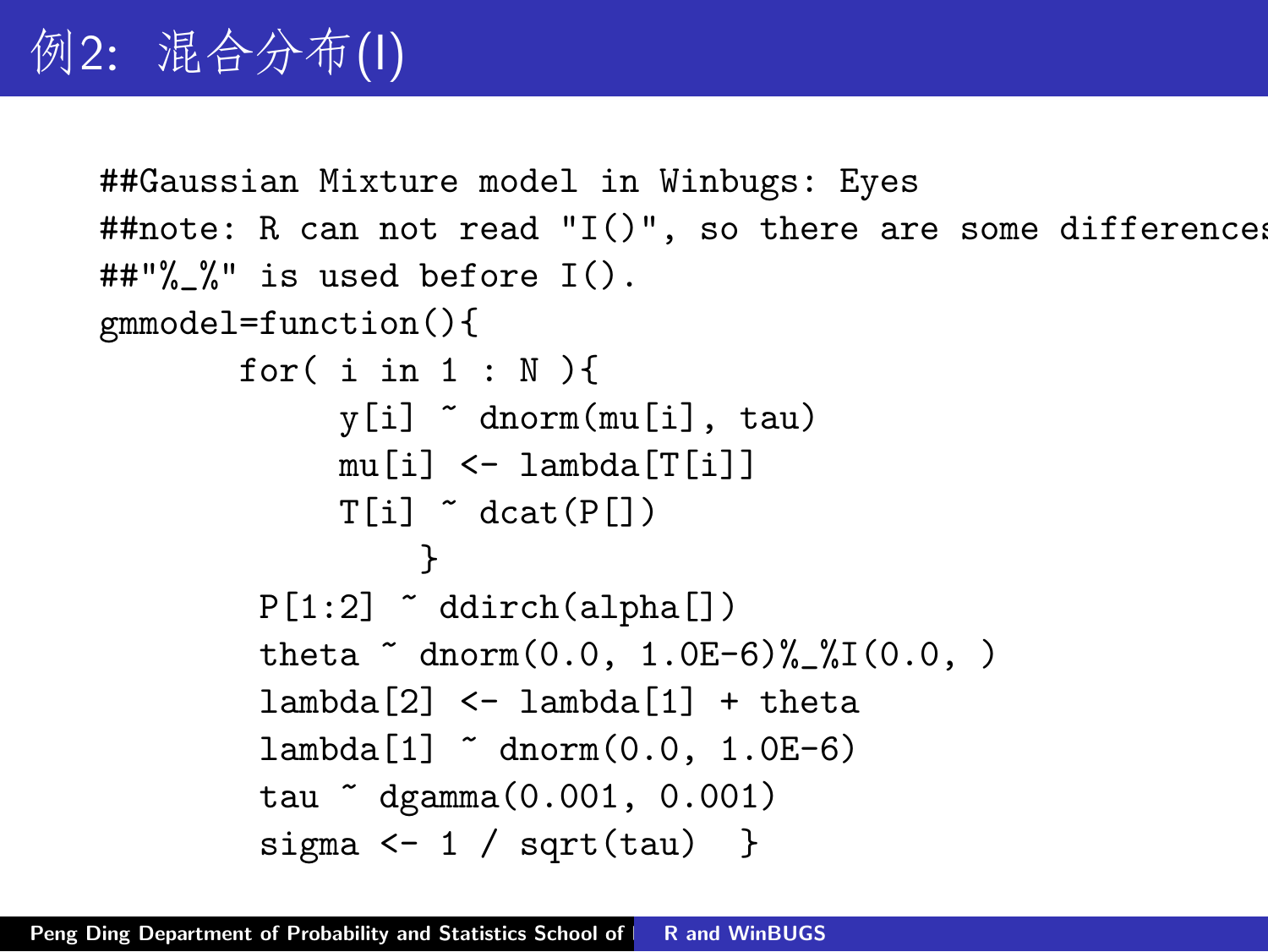```
##write model into the dictionary
if (is.R()) # for R
    ## some temporary filename:
    filename <- file.path(tempdir(), "gmm.bug")
} else{ # for S-PLUS
     ## put the file in the working directory:
     filename <- "gmm.bug"
}
## write model file:
write.model(gmmodel, filename)
```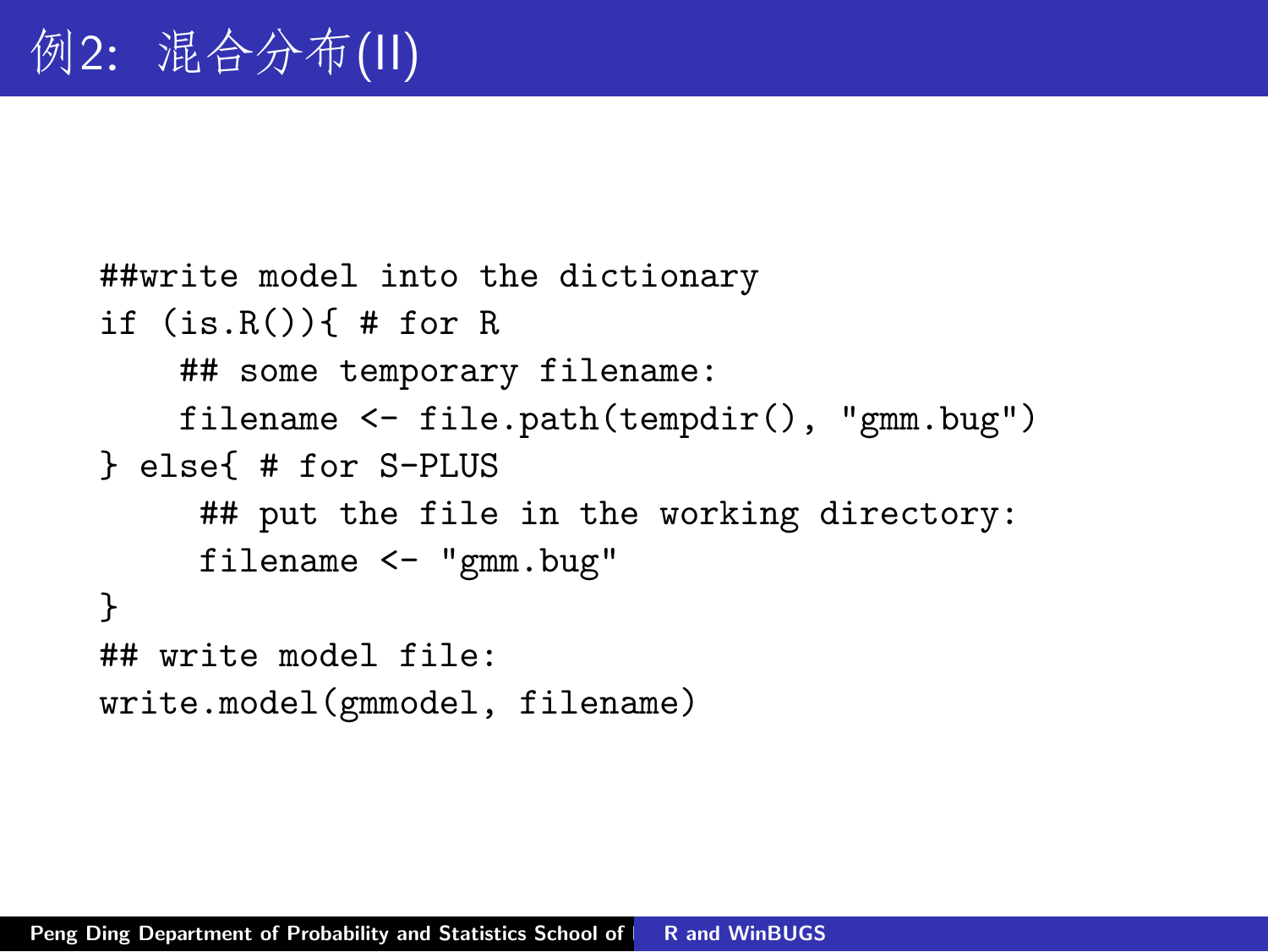```
data=list(y = c(529.0, ...), N = 48, alpha = c(1, 1),
      T = c(1, NA, ..., NA, NA, 2))inits=function()
\{ list(lambda = c(535, NA), theta = 5, tau = 0.1) }
parameters=c("P","lambda","tau")
GaussianMixture=bugs(data,inits,parameters,
                     n.chains=1,model.file=filename)
print(GaussianMixture)
attach.bugs(GaussianMixture)
par(mfrow=c(2,2))plot(density(P[,1]),main="P1")
plot(density(1/tau),main="1/tau")
plot(density(lambda[,1]),main="lambda1")
plot(density(lambda[,2]),main="lambda2")
```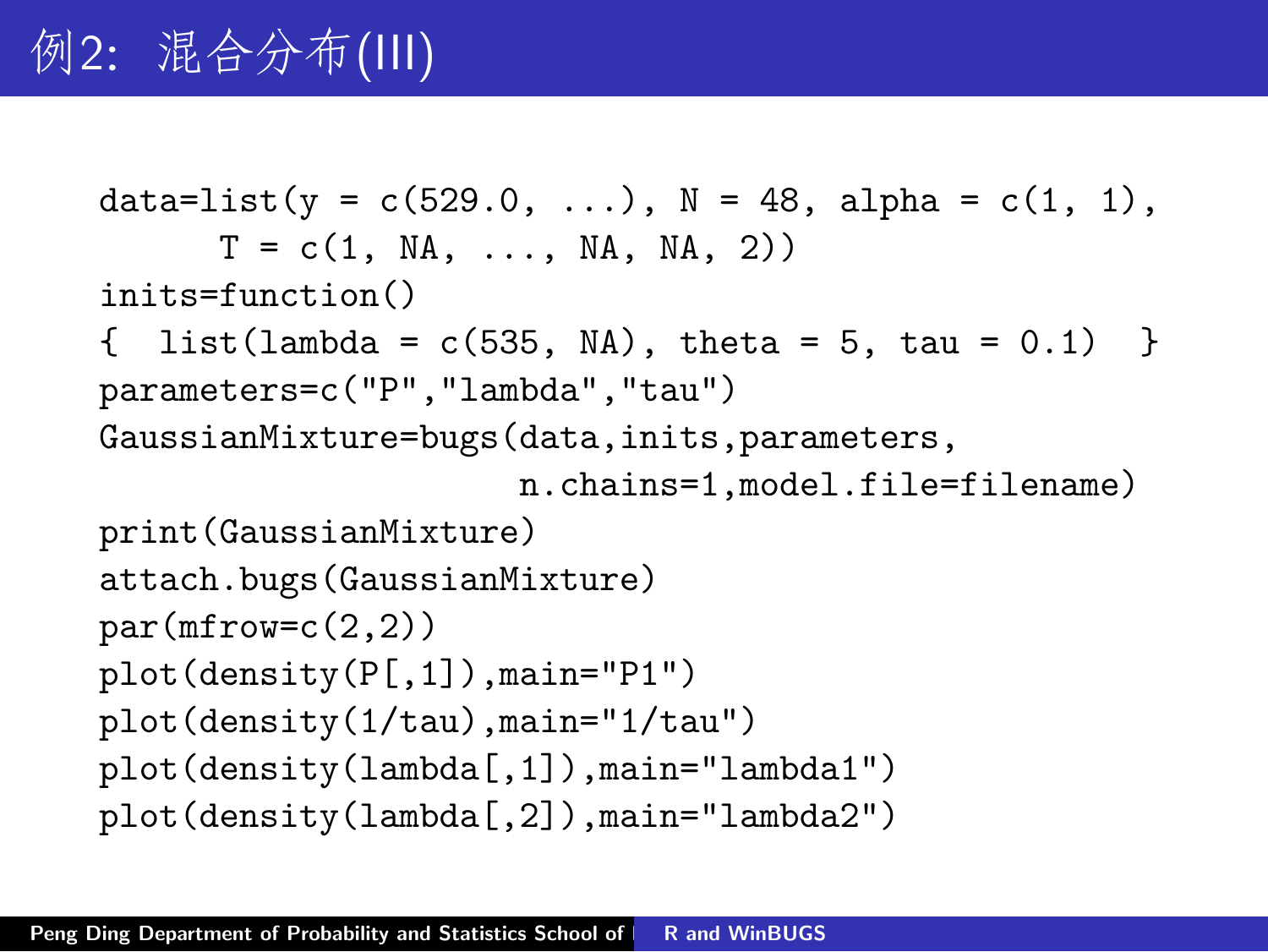例3:非随机缺失数据的参数估计

▶ 考虑如下的图模型:

 $Z \rightarrow Y \rightarrow R$ 

例如,*Z* 表示随机化试验,*Y* 表示试验的结果,*R* 是一个 示性变量,当 *Y* 缺失时取 0,完全观测时取 1。

- ▶ R 的分布依赖于结果变量 Y, 这是完全非随机的缺失。
- ▶ Ma, Geng and Hu (2003) 证明了此模型的可识别 性(identifiability).
- ▶ 频率学派对于这种缺失数据问题一般用 EM 算法, 这里给 出的贝叶斯方式显得更加的直观。
- ▶ 贝叶斯方法对于缺失数据有天然的优势, WinBUGS 中采 用 Gibbs 采样, 实际上是把缺失的数据也看成了参数, 使用 数据扩充算法更新后验分布。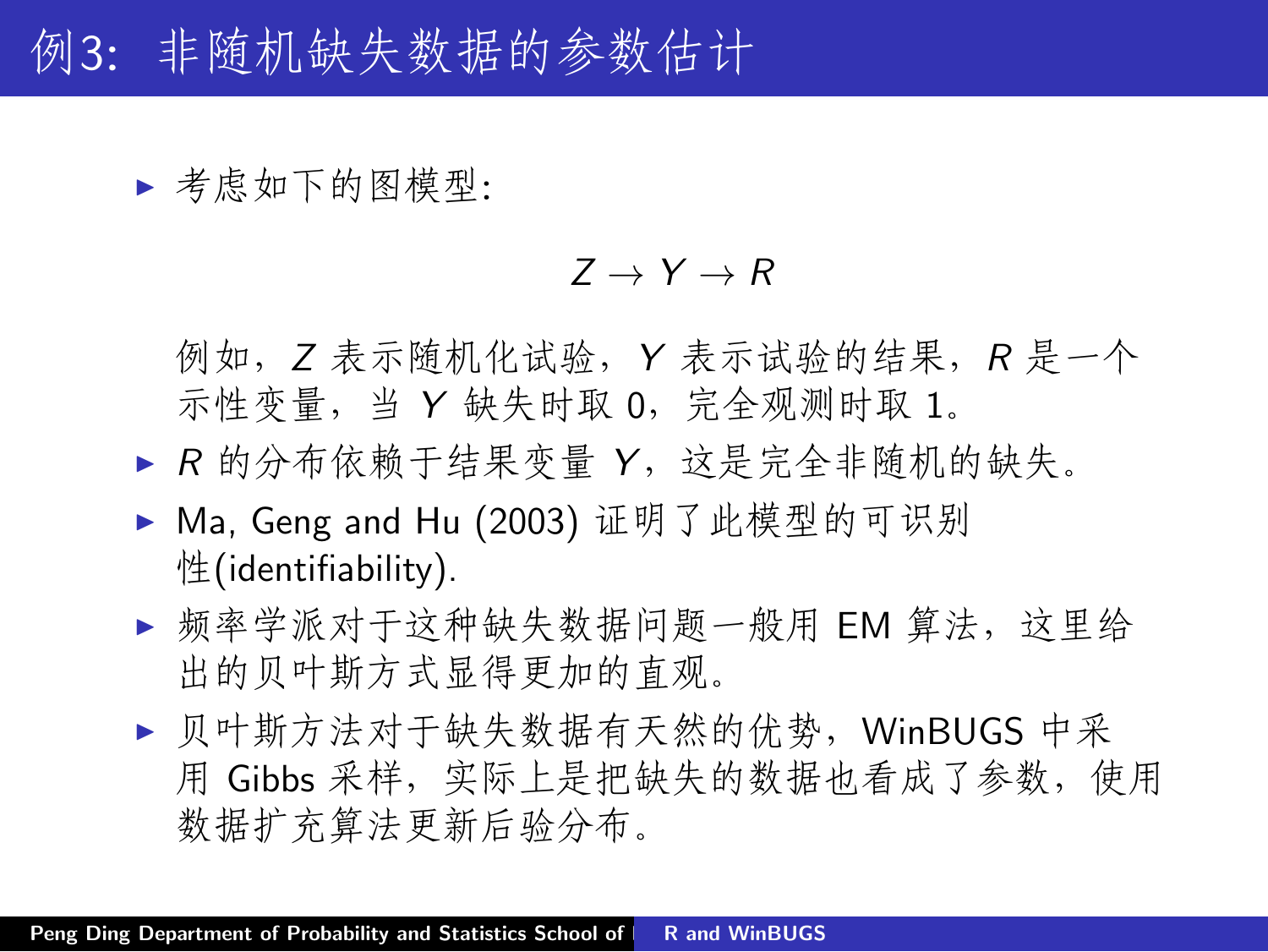### Model: missing completely nonignorable

```
model = function(){
                   for(j in 1:N){
                         Z[j]<sup>~</sup> dbern(p)
                         Y[i] \sim dbern(pzy[Z[j]+1])
                          ##this intermediate is a must!!
                         index[j]<-Y[j]+1R[i] \sim dbern(pyr[index[j]])
                                                     }
                   ##prior
                   p \uparrow dunif (0,1)pzy[1] \tilde{q} dunif(0.1)
                   pzy[2] \tilde{q} dunif(0,1)
                   pyr[1] \tilde{q} dunif(0,1)
                   pyr[2] \tilde{q} dunif(0,1)
                   }
```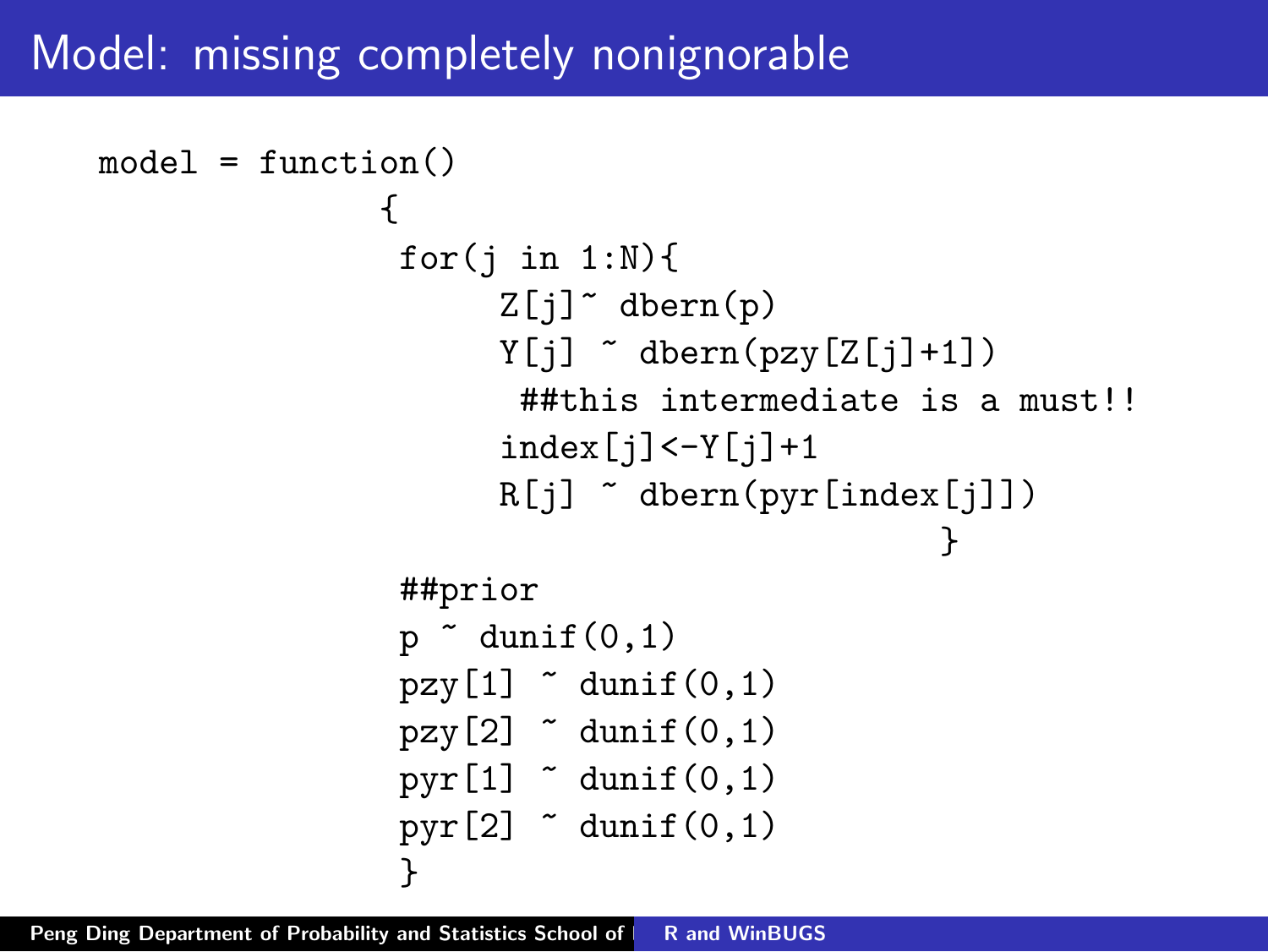▶ 在经典的线性回归

$$
y = X\beta + \varepsilon
$$

中,如果解释变量*X*的个数比较多,则会出现如下问题:

- 1. 解释变量的共线性增强,使得OLS估计非常不稳定,在统计 上表现为估计系数的方差过大;
- 2. 回归模型过于冗长,不利于解释,并且预测的方差很大。

▶ 针对 1, 传统的方法是岭回归(ridge regression), 即

$$
\widehat{\beta}_{\text{ridge}} = (X'X + \lambda I)^{-1}X'Y.
$$

对于 2,在实际中,我们希望得到简洁的、更加易于解释且 预测方差较小的模型。这是模型选择的领域,通常的方法有 向前回归、向后回归和逐步回归,模型的选择标准也多种多 样(如 AIC 和 BIC)。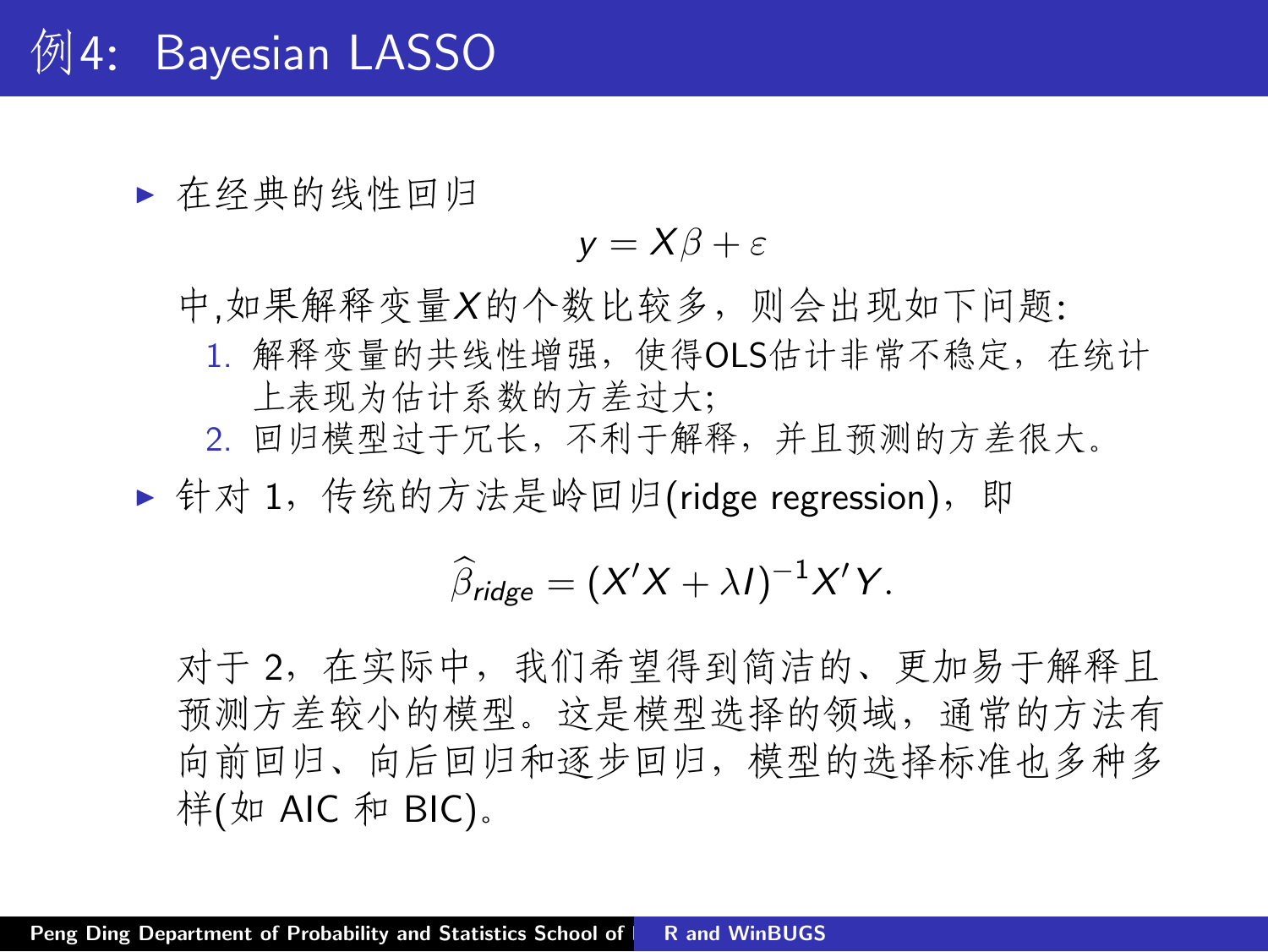

▶ Tibshirani (1996)提出了

$$
\widehat{\beta}_{LASSO} = \operatorname{argmin}_{\beta} \sum_{i=1}^{N} (y_i - X_i \beta)^2, \text{s.t.} ||\beta||_1 \leq t
$$

▶ 岭回归有着和LASSO类似的形式, 即

$$
\widehat{\beta}_{\text{ridge}} = \mathrm{argmin}_{\beta} \sum_{i=1}^{N} (y_i - X_i \beta)^2, \text{s.t.} ||\beta||_2^2 \leq t,
$$

▶ 岭回归的贝叶斯观点(Weisberg,1985):在线性模型

$$
Y = X\beta + \varepsilon, \varepsilon \sim N(0, \sigma^2 I_n)
$$

中,若取*β*的先验分布是*β<sup>j</sup> iid ∼ p*(*βj*) *∼ N*(0*, τ* <sup>2</sup> )*,* 如果用后 验的众数作为*β*的估计,导出岭回归。

▶ LASSO对应Laplace分布。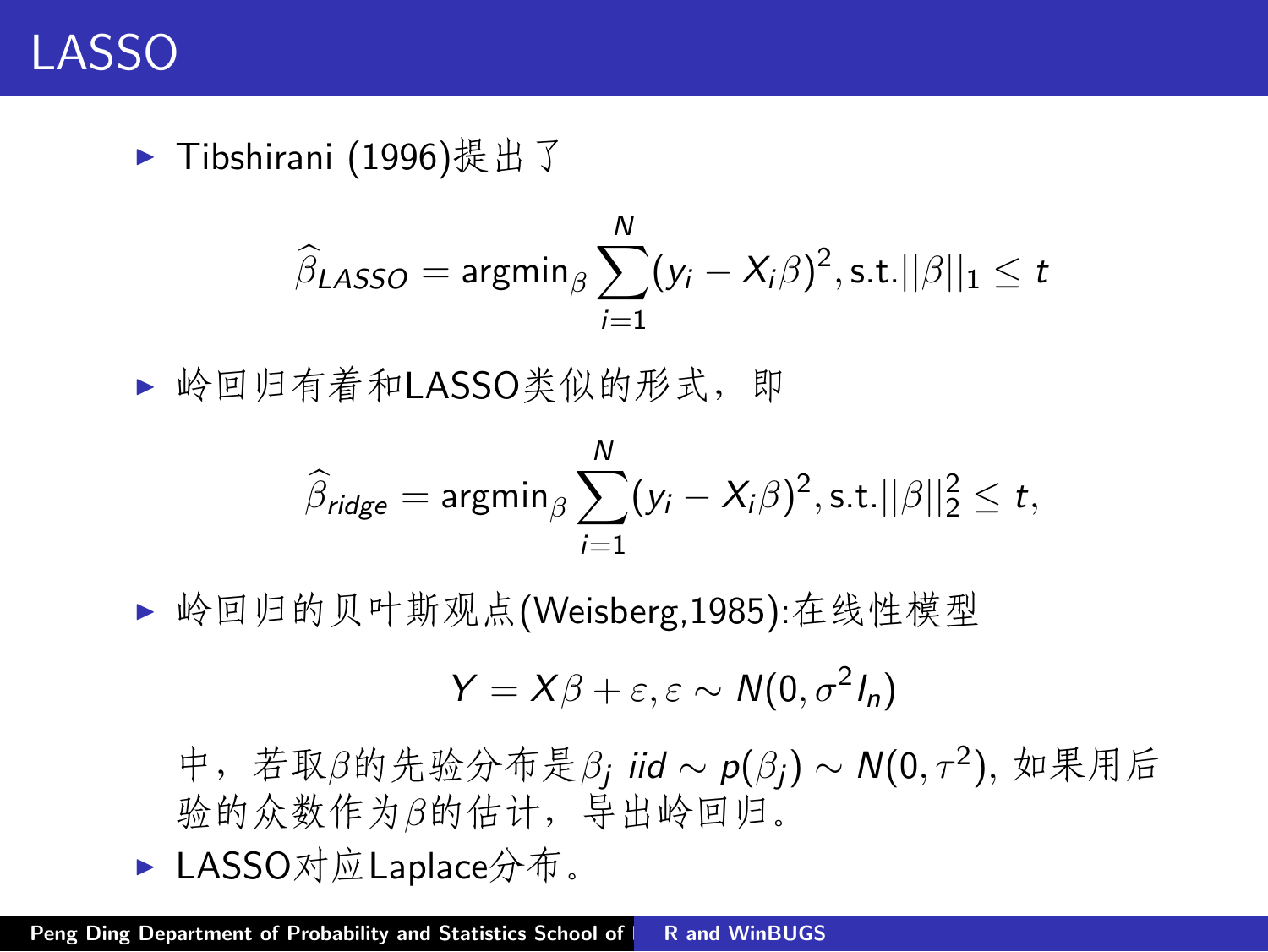### Bayesian LASSO

▶ Laplace分布可以看成正态分布关于尺度参数的混合分布:

$$
\frac{a}{2}e^{-a|z|}=\int_0^\infty \frac{1}{\sqrt{2\pi s}}e^{-z^2/2s}\frac{a^2}{2}e^{-a^2s/2}ds, a>0.
$$

▶ 建立如下的与LASSO本质等价的贝叶斯分层模型:

$$
Y|\mu, X, \beta, \sigma^2 \sim N_n(\mu 1_n + X\beta + \sigma^2 I_n),
$$
  
\n
$$
\beta|\sigma^2, \tau_1^2, ..., \tau_p^2 \sim N_p(0_p, \sigma^2 D_\tau), D_\tau = \text{diag}\{\tau_1^2, ..., \tau_p^2\},
$$
  
\n
$$
\sigma^2, \tau_1^2, ..., \tau_p^2 \sim \pi(\sigma^2) d\sigma^2 \prod_{j=1}^p \frac{\lambda^2}{2} e^{-\lambda^2 \tau_j^2/2} d\tau_j^2,
$$

另外取μ为平坦的先验分布, π(σ<sup>2</sup>) =  $\frac{1}{\sigma^2}$ (或者其他Gamma分 布)。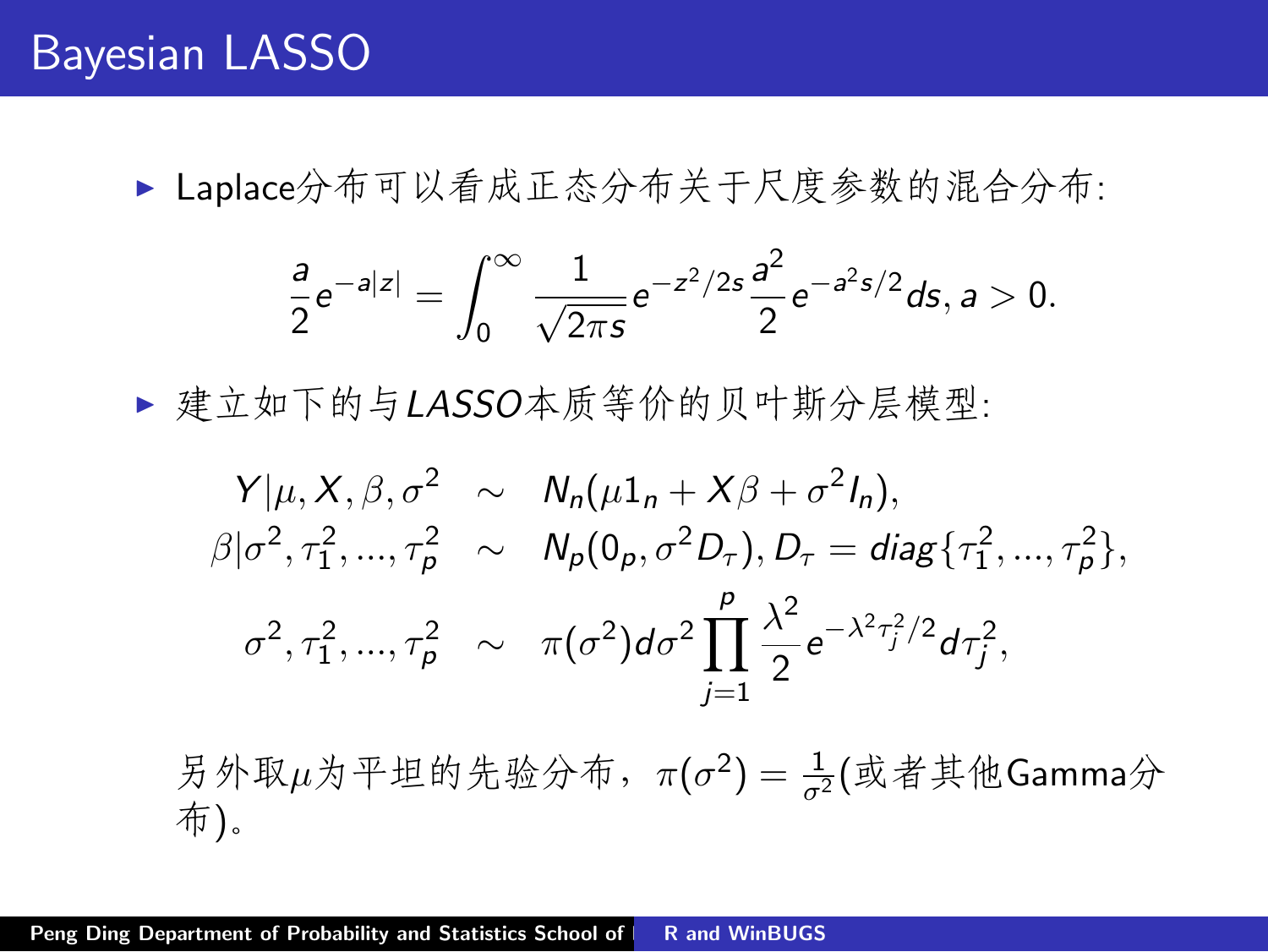## Model: Bayesian LASSO

```
model = function(){ for(i in 1:N)
      {
           y[i] ~ dnorm(b[i], tau)
           b[i] <- mu + inprod(beta[],x[i,])
      }
     mu * dnorm(0.0, 1.0E-6)for(j in 1:p)
     \{ beta[j] \tilde{ } dnorm(0.0, tau.beta[j])
          tau.beta[i] <- 1/tau.beta.inv[i]tau.beta.inv[j] ~ dgamma(1,lamda)
     }
     lamda qgamma(0.1, 0.1)tau \leftarrow pow(sigma, -2)
     sigma \tilde{ } dunif(0, 1000)
}
```